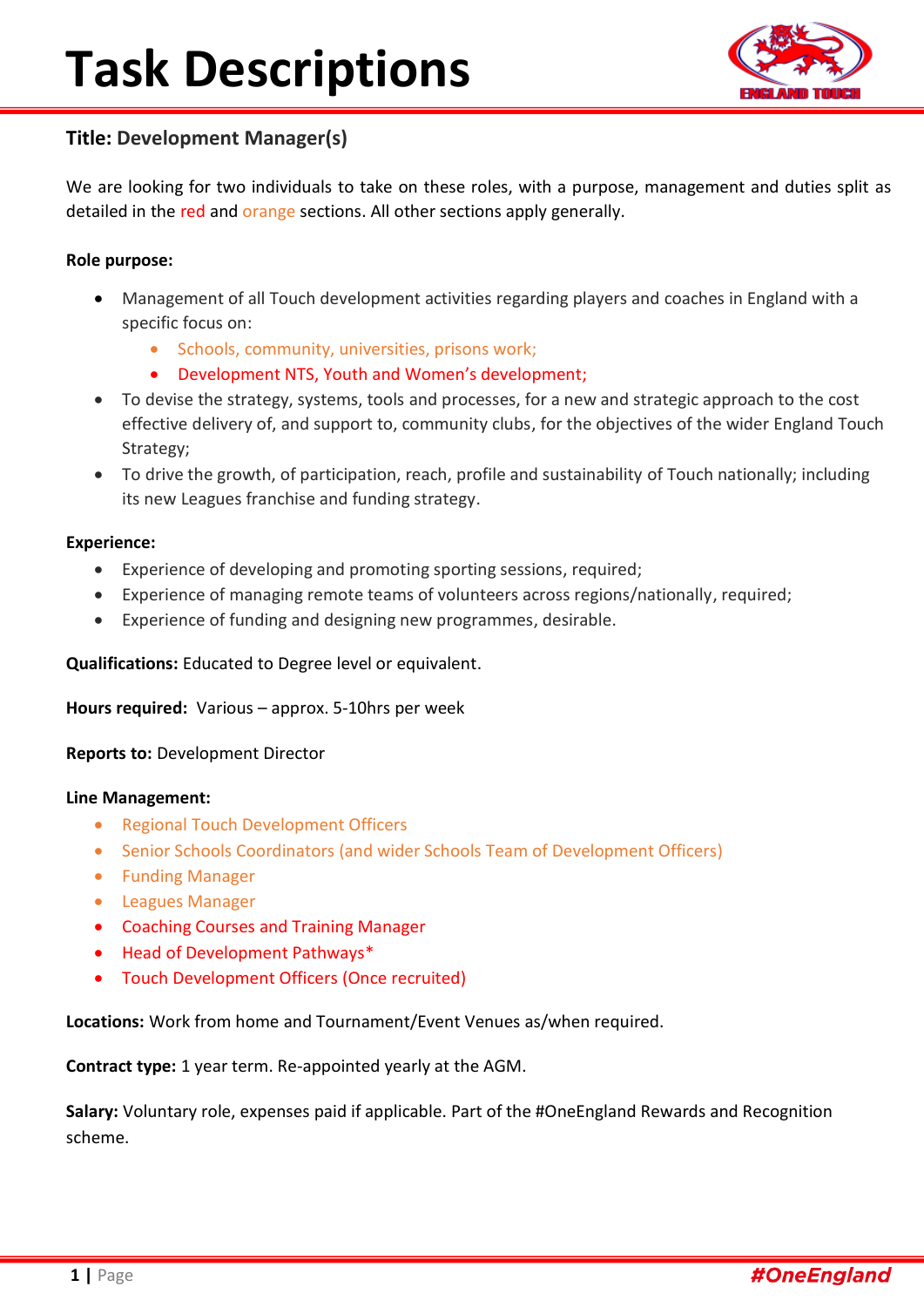# **Task Descriptions**



### **Skills and Qualities:**

| <b>Person specification</b>                                                           | E | D            |
|---------------------------------------------------------------------------------------|---|--------------|
| Knowledge, experience and specialist skills (non-sports related)                      |   |              |
| Delivering and converting strategic objectives into action with multiple stakeholders | X |              |
| Knowledge and experience of sports development                                        |   | $\mathsf{X}$ |
| Good communicator                                                                     | X |              |
| Strives for excellence and puts quality into everything they do.                      | X |              |
| Able to delegate                                                                      | X |              |
| Be a strategic thinker and be able to plan ahead                                      | X |              |
| Proven capability to deliver and convert strategic objectives into action within      | X |              |
| community sport or equivalent                                                         |   |              |
| Experienced professional with relevant experience in both leadership and multiple     | X |              |
| project / multi-functional management                                                 |   |              |
| Political awareness and sensitivity and experience of advising teams how to navigate  | X |              |
| regional politics                                                                     |   |              |
| Senior experience of managing and influencing individuals and multiple, complex       | X |              |
| Stakeholders to achieve results                                                       |   |              |
| Proven project management experience and stakeholder relationship planning and        | X |              |
| delivery                                                                              |   |              |
| Knowledge of the role of campaigning in sports development and regional               |   | $\mathsf{X}$ |
| development                                                                           |   |              |
| <b>Understanding Corporate Social Responsibility</b>                                  |   | X            |
| Knowledge and experience of equity issues within sport                                |   | $\mathsf{X}$ |
| Knowledge of Touch (sports related experience)                                        |   |              |
| Enthusiastic about our sport                                                          | X |              |
| Aware of the key agencies and partners that can support the role and work in          | X |              |
| partnership with them                                                                 |   |              |
| Technical knowledge of the sport of Touch                                             |   | X            |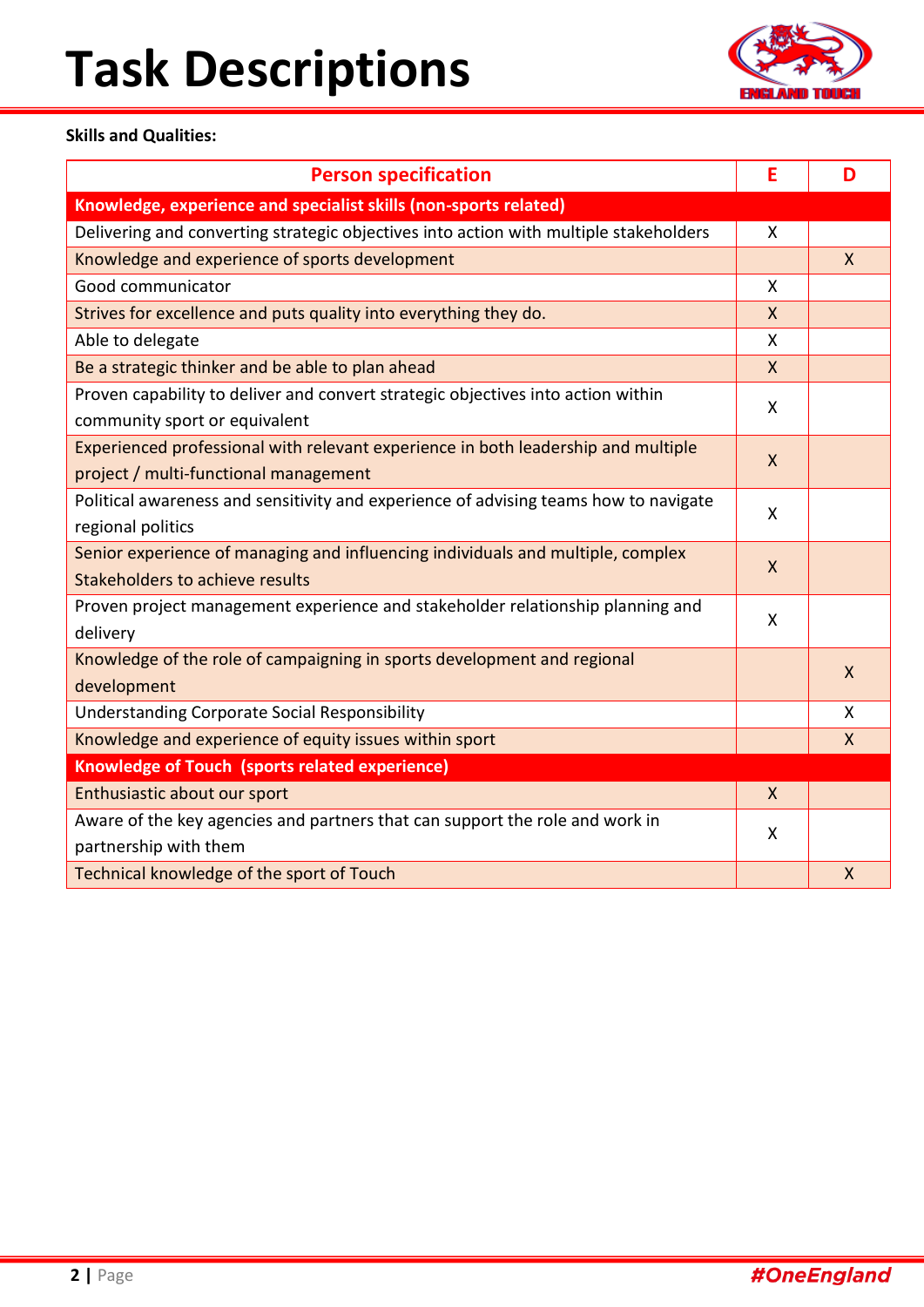

## **Scope of job/key elements:**

| <b>Main duties and Job Accountabilities</b>                                                                                                                                                                                                                | <b>Measures and input required</b>                                                                                                                                                                  |  |
|------------------------------------------------------------------------------------------------------------------------------------------------------------------------------------------------------------------------------------------------------------|-----------------------------------------------------------------------------------------------------------------------------------------------------------------------------------------------------|--|
| Encourage grass roots development though<br>targeted development of Touch at local rugby clubs<br>and schools, or development of local Youth Touch<br>clubs, through engagement and involvement with<br>regional and local Touch players and members.      | Operational delivery of the England Touch<br>National Schools strategy and wider<br><b>Development Strategy 2019-2023</b><br>Increase number of SDO led sessions over year in<br>line with strategy |  |
| Engage with sports partnerships and centres to<br>develop partnership to promote Touch at grass<br>roots level                                                                                                                                             | Link with key sporting bodies across country to<br>promote Touch opportunities                                                                                                                      |  |
| Formulate a development plan for England Touch<br>moving forward, in conjunction with other board<br>members.                                                                                                                                              | Development plan finalised and executed                                                                                                                                                             |  |
| Form, co-ordinate and implement a development<br>team on a National scale and within each region to<br>assist in future development work                                                                                                                   | Recruit, train and coordinate the deployment of a<br>team of volunteer development officers                                                                                                         |  |
| Work closely with the relevant stakeholders to<br>ensure development across all levels of Touch<br>within England                                                                                                                                          | <b>Build a team of Regional Development Officers</b>                                                                                                                                                |  |
| Organise / Co-ordinate competitions and camps for<br>school kids                                                                                                                                                                                           | Work with players, coaches, referees and other<br>volunteers to run half term camps                                                                                                                 |  |
| Oversee the organisation and running of an annual<br><b>Youth Touch Tournaments</b>                                                                                                                                                                        | Minimum of one National Tournament run per<br>year                                                                                                                                                  |  |
| Organise / Co-ordinate Women's Development<br>Days with Development Coordinators                                                                                                                                                                           | Two days run over the year                                                                                                                                                                          |  |
| Develop the player pathway to allow for the<br>progression of all players (especially Youth and<br>Women) players to the elite level                                                                                                                       | Pathway graphic including clear direction for all<br>players looking to get into the sport                                                                                                          |  |
| Aid the development and progression of Referees<br>through the organisation of courses, in conjunction<br>with Coaching Courses and Training Manager and<br><b>National Referee Managers</b>                                                               |                                                                                                                                                                                                     |  |
| Aid the development of Coaches through the<br>organisation of Community, Intermediate and<br>Advanced coaching courses, in conjunction with<br>the High Performance Director, Coaching Courses<br>and Training Manager and Head of Development<br>Pathways | 4 intermediate and<br>2 Advanced Courses delivered per year<br>Work with relevant parties to develop a suitable                                                                                     |  |